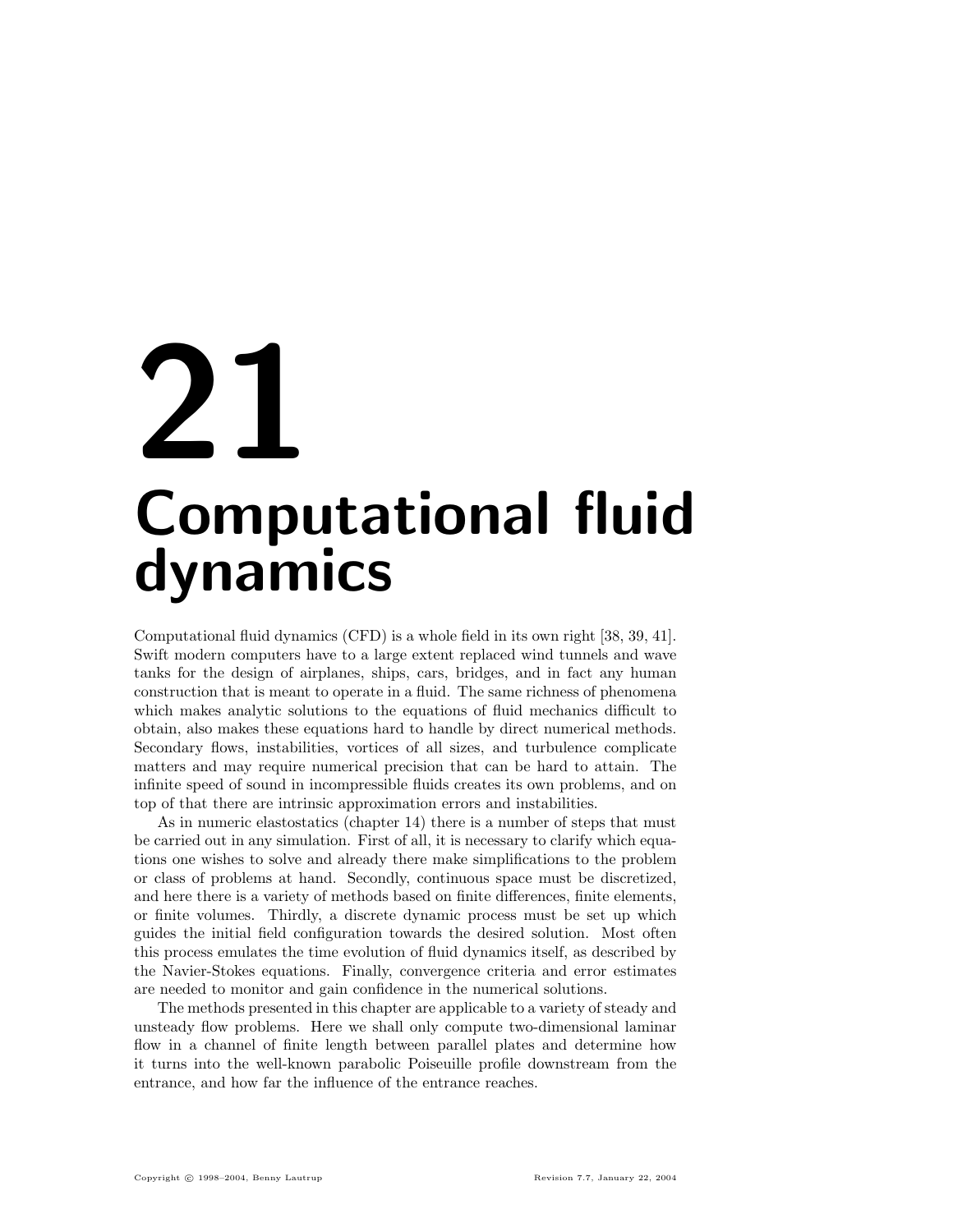# 21.1 Unsteady, incompressible flow

In numeric elastostatics (chapter 14) we were able to set up an artificial dissipative dynamics, called gradient descent, that guided the displacement field towards a static solution with minimal elastic energy. This technique cannot be transferred to computational fluid dynamics, because a solution to the steady-state equations does not correspond to an extremum of any bounded quantity (problem 21.1). Instead we shall attempt to copy nature by simulating the complete set of timedependent Navier-Stokes equations (18-28). Appealing to the behavior of real fluids, the natural viscous dissipation built into these equations should hopefully guide the velocity field towards a steady-state solution.

There is, however, no guarantee — neither from Nature nor from the equations that the flow will always settle down and become steady, even when the boundary conditions are time-independent. We are all too familiar with the unsteady and sometimes turbulent flow that may spontaneously arise under even the steadiest of circumstances, as for example a slow river narrowing down or even worse, coming to a water fall. But this is actually not so bad, because a forced steadystate solution is completely uninteresting when the real fluid refuses to end up up in that state. We do, for example, not care much for the Poiseuille solution (19-21) to pipe flow at a Reynolds number beyond the transition to turbulence, or for that matter the laminar flow around a sphere in an ideal fluid (section 16.6). If steady flow is desired, one must keep the Reynolds number so low that there is a chance for it to become established.

### Field equations

In order not to complicate matters we shall only consider incompressible fluids with constant density  $\rho = \rho_0$ , implying the vanishing of the divergence at all times,

$$
\nabla \cdot \mathbf{v} = 0 \tag{21-1}
$$

The Navier-Stokes equation (18-28) is written as an equation of motion for the velocity field,

$$
\frac{\partial v}{\partial t} = \mathbf{F} - \nabla \tilde{p},\tag{21-2}
$$

with

$$
\boldsymbol{F} = -(\boldsymbol{v} \cdot \boldsymbol{\nabla})\boldsymbol{v} + \nu \boldsymbol{\nabla}^2 \boldsymbol{v} + \boldsymbol{g} \ , \qquad (21-3)
$$

where  $\nu = \eta/\rho_0$  is the kinematic viscosity, and  $\tilde{p} = p/\rho_0$  is the 'kinematic pressure'. For convenience we have also introduced a special symbol  $\boldsymbol{F}$  to denote the local acceleration arising from inertia, viscosity and gravity, but not pressure. The gravitational field could in principle be included as an effective pressure  $p^* = p + \rho_0 \Phi$ , although that would obscure the boundary conditions we might want to impose on the real pressure. In the following we shall simply assume that the field of gravity is constant.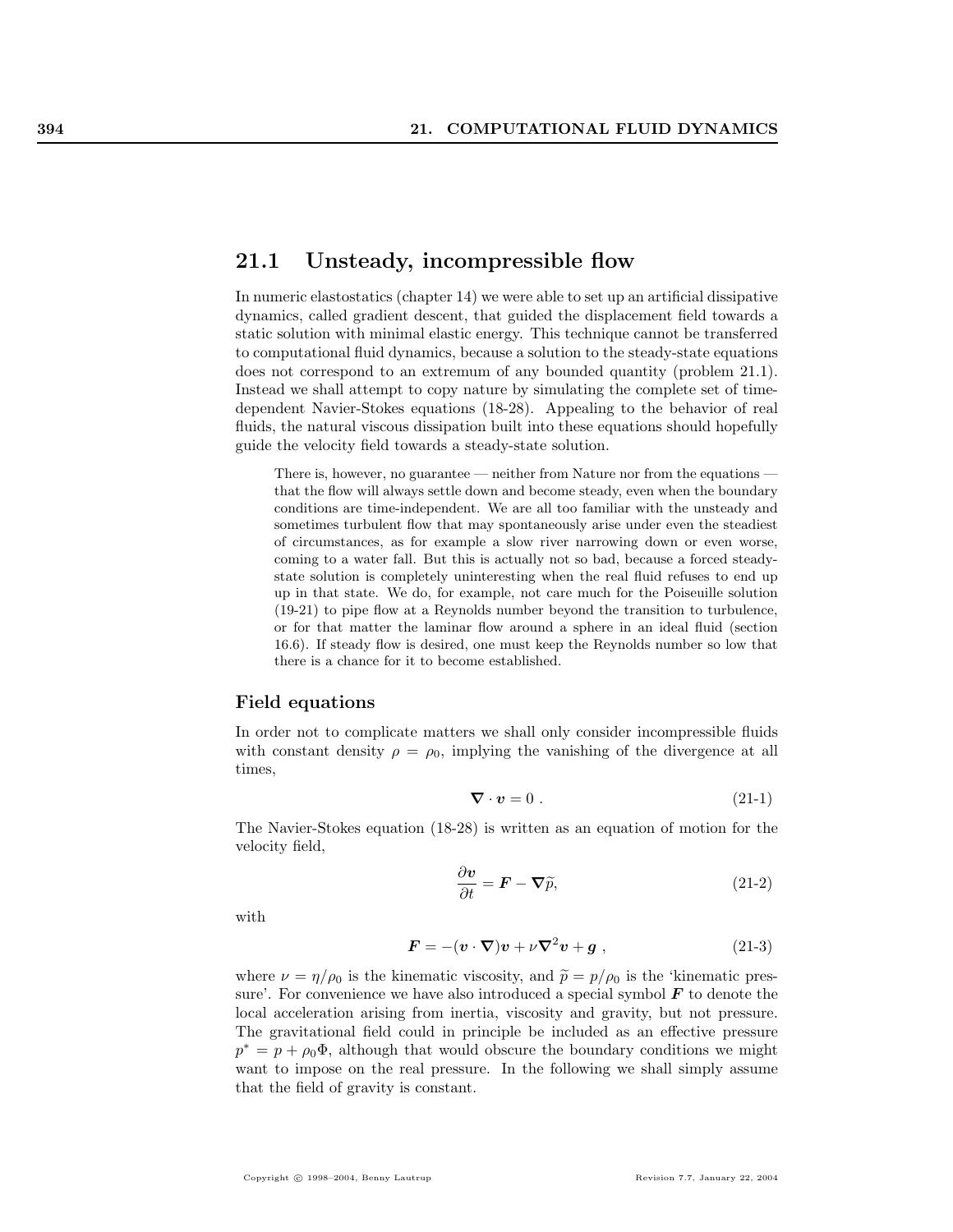### Poisson equation for pressure

In incompressible flow the pressure is determined indirectly through the vanishing of the divergence of the velocity field. Calculating the divergence of both sides of (21-2), we find

$$
\nabla^2 \widetilde{p} = \nabla \cdot \boldsymbol{F} \tag{21-4}
$$

This is the condition which must be fulfilled in order that the velocity field remains free of divergence at all times. Knowing the velocity field  $\boldsymbol{v}$  at a given time we can calculate the right hand side and solve this equation with suitable boundary conditions to determine the pressure everywhere in the fluid at that particular instant of time.

Solutions to the Poisson equation are, however, non-local functions of the source, basically of the same form as the gravitational potential (3-24). Any local change in the velocity field at a point  $x'$  is via the Poisson equation above instantaneously communicated to the pressure at any other point  $x$  in the fluid, albeit damped by the  $|x - x'|^{-1}$ -dependence on distance. The non-local changes in pressure are then communicated back to the velocity field via the Navier-Stokes equation (21-2). The pressure thus links the velocity field at any instant of time non-locally to its immediately preceding values, even for infinitesimally small time intervals. Pressure informs the world at large about the present state of the incompressible velocity field faster than even gossip could!

Physically, the unpleasant non-local behavior can be traced back to the assumption of absolute incompressibility (21-1), which is just as untenable in the real world of local interactions as absolute rigidity. So, we have again come up against a physical limit arising from our simplifying assumptions. As pointed out before, incompressibility should be viewed as a property of the flow rather than of the fluid itself. The unavoidable compressibility of real matter will in fact limit the rate at which pressure changes can propagate through a fluid to the speed of sound. Nevertheless, such a conclusion does not detract from the practical usefulness of the divergence condition (21-1) for 'normal' flow speeds well below the speed of sound.

### Boundary conditions

In many fluid dynamics problems, fixed impermeable walls guide the fluid between openings where it enters and leaves the system. On fixed walls the velocity field must vanish at all times, because of the impermeability and no-slip conditions which respectively require the normal and tangential components to vanish. Setting  $v = 0$  on the left hand side of the equation of motion (21-2) we obtain a boundary condition for pressure,  $\nabla \widetilde{p} = F$ . The same is the case at a fluid inlet, where the velocity field is fixed to an externally defined constant value,  $v = v_0$ . Outlet velocities are usually not controlled externally, and as a boundary condition on the velocity field one may choose the vanishing of the normal derivative,  $(n \cdot \nabla)v = 0$ . Alternatively, the stress vector may be required to vanish, but that is harder to implement.

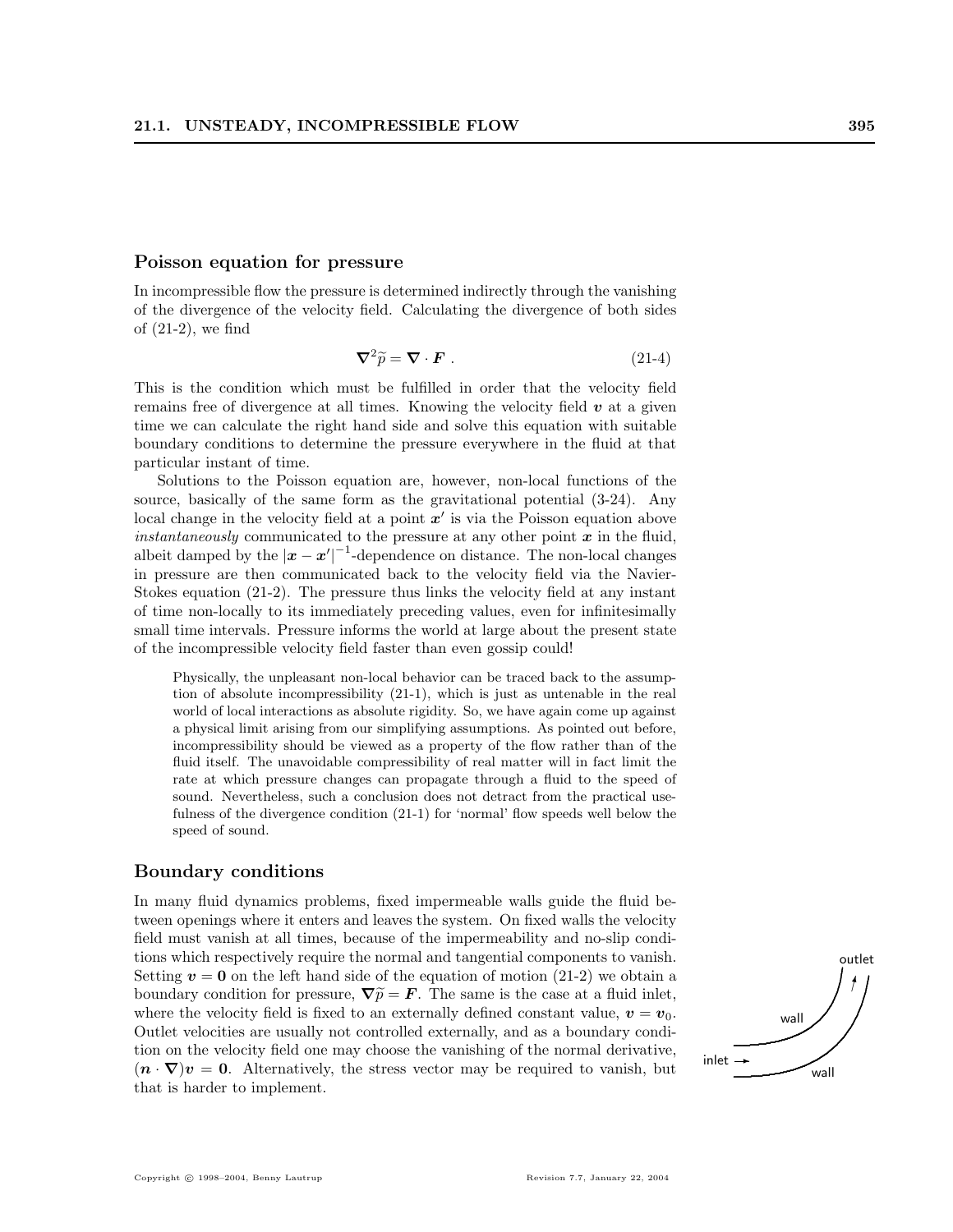# 21.2 Temporal discretization

Suppose the current velocity field is  $v(x, t)$  and the current pressure field  $\tilde{p}(x, t)$ . From these fields we may calculate the current acceleration field  $\mathbf{F}(\mathbf{x}, t)$  and then use the equation of motion (21-2) to move the velocity field forward in time through a small but finite time step  $\Delta t$ ,

$$
\boldsymbol{v}(\boldsymbol{x}, t + \Delta t) = \boldsymbol{v}(\boldsymbol{x}, t) + (\boldsymbol{F}(\boldsymbol{x}, t) - \boldsymbol{\nabla}\widetilde{p}(\boldsymbol{x}, t))\Delta t. \tag{21-5}
$$

Taylor expansion of the left hand side shows that the error is  $\mathcal O$ ¡  $\Delta t^2$ , but less error-prone higher-order schemes are also possible [39, 38]. Provided the velocity field is free of divergence and the pressure satisfies (21-4), the new velocity field obtained from this equation will also be free of divergence.

### Divergence suppression

But approximation errors cannot be avoided in any finite step algorithm. Since the current velocity field may not be perfectly free of divergence, it is more appropriate to demand that the new velocity field is free of divergence, *i.e.*  $\nabla \cdot$  $v(x, t + \Delta t) = 0$ . Calculating the divergence of both sides of (21-5) we obtain a modified Poisson equation for the pressure

$$
\nabla^2 \widetilde{p} = \nabla \cdot \boldsymbol{F} + \frac{\nabla \cdot \boldsymbol{v}}{\Delta t} \ . \tag{21-6}
$$

The factor  $1/\Delta t$  amplifies the divergence errors, so that this Poisson equation will primarily be concerned with correction of divergence errors and only when they have been suppressed will the acceleration field  $\boldsymbol{F}$  gain influence on the pressure. In practice, the stepping algorithm (21-5) can get into trouble if the divergence becomes too large. It is for this reason important to secure that the initial velocity field is reasonably free of divergence, but in a complicated flow geometry that can in fact be quite hard to attain.

### Stability conditions

There are essentially only two possibilities for what can happen to the approximation errors in the course of many time steps. Either the errors will become systematically larger, in which case the computation goes straight to the land of meaningless results, or the errors will diminish or at least stay constant and 'small', thereby keeping the computation on track. It takes careful mathematical analysis to determine a precise value for the upper limit to the size of the time step. The result depends strongly on both the spatial and temporal discretization (see for example [39, 35]), and may range from zero to infinity depending on the particular algorithm that is implemented.

Here we shall present an intuitive argument for the stability conditions that apply to the straight-forward numerical simulation (21-5) on a spatial grid with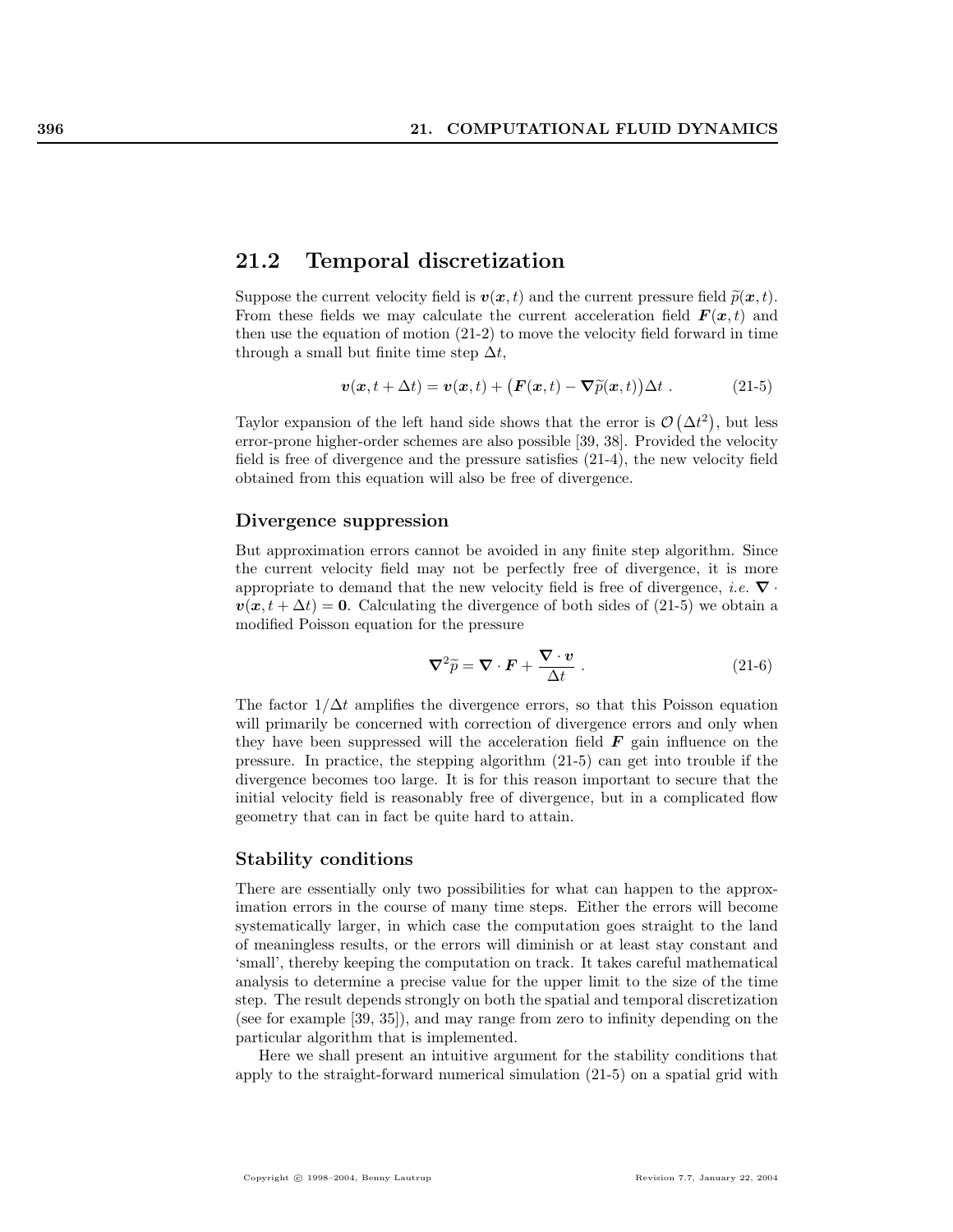typical coordinate spacings  $\Delta x$ ,  $\Delta y$ , and  $\Delta z$ . These conditions may be understood from the physical processes that compete in displacing fluid particles in, say, the  $x$ -direction. One is momentum diffusion due to viscosity which effectively say, the x-direction. One is momentum diffusion due to viscosity which effectively displaces the particle by  $\sqrt{\nu \Delta t}$  in a time interval  $\Delta t$  (see page 333). Another is advection with velocity  $v_x$  which displaces the particle a distance  $|v_x| \Delta t$ . Finally, there is the gravitational field which typically displaces the particle by  $g_x \Delta t^2$ . Intuitively, it seems reasonable to demand that all these displacements be smaller than the grid spacing,

$$
\sqrt{\nu \Delta t} \lesssim \Delta x \;, \quad |v_x| \, \Delta t \lesssim \Delta x \;, \quad g_x \Delta t^2 \lesssim \Delta x \tag{21-7}
$$

Taking into account that the maximal velocity provides the most stringent advective condition, the global condition may be taken to be

$$
\Delta t \lesssim \min\left(\frac{\Delta x^2}{\nu}, \frac{\Delta x}{|v_x|_{\max}}, \sqrt{\frac{\Delta x}{g_x}}\right) ,\qquad (21-8)
$$

and similarly for the other coordinate directions. In practice trial-and-error may be used to determine where in the neighborhood of the smallest of these limits instability actually sets in.

The diffusive condition is most restrictive for large viscosity, the advective for high velocities, and the gravitational in strong gravity. The allowed time step is generally largest for the coarsest spatial grid, which on the other hand is blind to finer details of the flow. Thus there is a payoff between the detail desired in the simulation and its rate of progress. High detail entails slow progress, and thus a high cost in computer time.

# 21.3 Spatial discretization

In the discussion of numeric elastostatics we described a method based on finite differences with errors of only second order in the grid spacings (section 14.2 on page 225). Although it is possible to solve simple flow problems using this method, most such problems will benefit from a somewhat more sophisticated treatment. The method of staggered grids to be presented here comes at essentially no cost in computer memory or time, but does complicate matters a bit. A number of applications of this method are given in [38].

### Restriction to two dimensions

For simplicity we shall limit the following discussion to two-dimensional flow in the  $xy$ -plane, as exemplified by the flow in a channel between parallel plates (section 19.2 on page 351). The restriction to two dimensions still leaves ample room for interesting applications. Generalization to three dimensions is straightforward.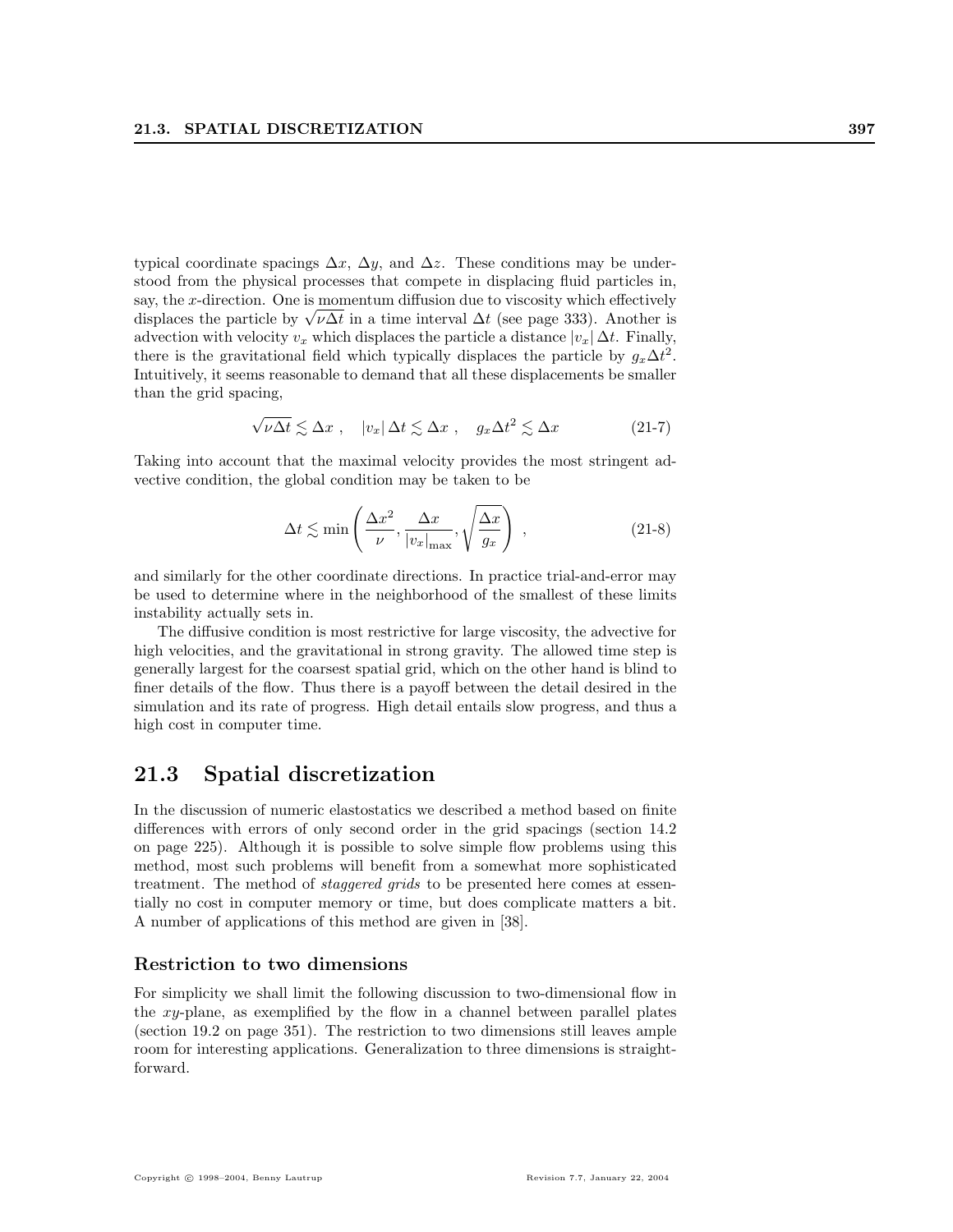Two-dimensionality is taken to mean that the fields can only depend on  $x$ and y and that  $v_z = 0$ . The equations of motion now simplify to

$$
\frac{\partial v_x}{\partial t} = F_x - \nabla_x \widetilde{p} , \qquad \frac{\partial v_y}{\partial t} = F_y - \nabla_y \widetilde{p} , \qquad (21-9)
$$

with

$$
F_x = -v_x \nabla_x v_x - v_y \nabla_y v_x + \nu \left( \nabla_x^2 + \nabla_y^2 \right) v_x + g_x ,
$$
\n(21-10a)

$$
F_y = -v_x \nabla_x v_y - v_y \nabla_y v_y + \nu \left( \nabla_x^2 + \nabla_y^2 \right) v_y + g_y , \qquad (21-10b)
$$

and the divergence condition becomes

$$
\nabla_x v_x + \nabla_y v_y = 0 \tag{21-11}
$$

The stresses may of course be calculated, but are not as important here as in numeric elastostatics, because boundary conditions most often are specified directly in terms of the velocities.

### Midpoint differences

The main objection to the central difference  $\hat{\nabla}_x f(x)$  defined in (14-4) is that it spans twice the fixed interval  $\Delta x$  around the central point x to which it 'belongs'. As was remarked there, this opens for 'leapfrog' or 'flipflop' instabilities in which neighboring grid points behave quite differently. The problem becomes particularly acute in the interplay between the equations of motion and the instantaneous Poisson equation for pressure.

One way out is to recognize that the difference in field values between two neighboring grid-points properly 'belongs' to the midpoint of the line that connects them. If we denote the coordinates of the points by  $x \pm \frac{1}{2}\Delta x$  the central difference around the midpoint  $x$ ,

$$
\widehat{\nabla}_x f(x) = \frac{f\left(x + \frac{1}{2}\Delta x\right) - f\left(x - \frac{1}{2}\Delta x\right)}{\Delta x},
$$
\n(21-12)

has errors of only second order in the grid spacing. This is what is really meant by saying that the difference 'belongs' to the midpoint.

But the midpoints between grid points are not themselves part of the grid. We could of course double the grid and use  $\frac{1}{2}\Delta x$  as grid-spacing, thereby including the midpoints, but that would just bring us back to the situation we started out to correct. Instead we shall think of the midpoint values of fields and their derivatives as being virtual, meaning that they may arise during a calculation but are not retained as part of the information kept about the fields on the grid.

### Staggered grids

To see how this works out, let us discretize the divergence condition (21-11) writing it in terms of midpoint differences in the point  $(x, y)$ 

$$
\widehat{\nabla}_x v_x(x, y) + \widehat{\nabla}_y v_y(x, y) = 0.
$$
\n(21-13)



 $f(x)$  between the two straight lines has constant central difference  $(14-4)$  on the grid! Such zigzag behavior is typical of the 'leapfrog' errors that may arise when using the naive central differencing scheme of section 14.2.



The finite difference between the grid points  $x \pm \frac{1}{2}\Delta x$ belongs to the point x.

 $f(x)$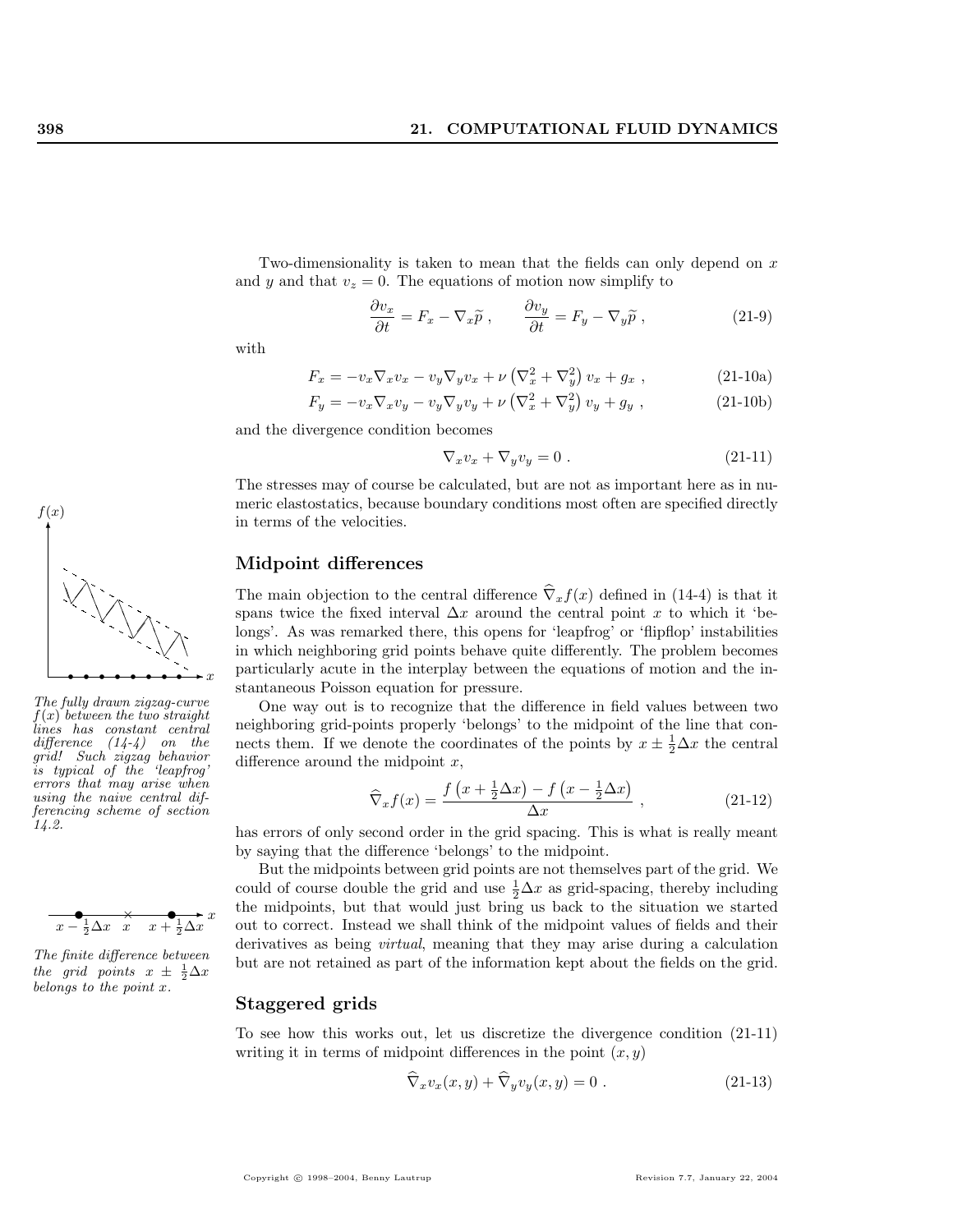

Figure 21.1: Staggered grids. Four rectangular grids with uniform coordinate spacings  $\Delta x$  and  $\Delta y$  are shifted with respect to each other by half intervals. Three of the grids are naturally associated with the fundamental fields: the 00-grid (crosses) carries p, the 01-grid (full circles) carries  $v_x$ , and the 10-grid (open circles) carries  $v_y$ . The 11-grid (asterisks) carries only derivatives of the fundamental fields. The whole grid may be viewed as as a tiling of the plane with congruent cells of size  $\Delta x \times \Delta y$ , numbered by integers  $i_x$  and  $i_y$ , as shown.

Since  $(x, y)$  has to be the common midpoint for both coordinate directions, we since  $(x, y)$  has to be the common midpoint for both coordinate directions, we should have direct access to  $v_x$  in  $(x \pm \frac{1}{2}\Delta x, y)$  and  $v_y$  in  $(x, y \pm \frac{1}{2}\Delta y)$ , but not necessarily in  $(x, y)$ . Repeating this argument throughout space (see fig. 21.1), we conclude that the grids for the fields  $v_x$  and  $v_y$  do not overlap anywhere, but are systematically shifted, or staggered, with respect to each other.

In effect we have doubled the grid in both spatial directions, but the new grid is viewed as composed of four interlaced grids of the original type, each carrying some of the fields and their derivatives. Systematically, the coordinates of the four grids may be written

$$
x = x_0 + i_x \Delta x + j_x \frac{1}{2} \Delta x \tag{21-14a}
$$

$$
y = y_0 + i_y \Delta y + j_y \frac{1}{2} \Delta y \qquad (21-14b)
$$

where  $i_x, i_y$  are integers and  $j_x, j_y$  are binary, taking only the values 0 or 1. The grid of common midpoints used in calculating the divergence is arbitrarily chosen to be  $j_x = j_y = 0$ , so that we may denote the four grids by 00, 10, 01, and 11 (marked with different symbols in fig. 21.1). Thus,  $v_x$  is defined on the 10-grid and  $v_y$  on the 01-grid. We shall see below that the pressure p naturally belongs to the 00-grid, whereas there is no fundamental field associated with the 11-grid, but only derivatives of the fields (see however problem 21.3).

$$
\begin{array}{ccc}\n v_x & & v_x \\
 \bullet & & \searrow & \bullet \\
 (x - \frac{1}{2}\Delta x, y) & (x, y) & \left(x + \frac{1}{2}\Delta x, y\right)\n \end{array}
$$

 $v_y$ 

 $x, y + \frac{1}{2}\Delta y$ 

 $\sqrt{2}$ 

$$
v_y
$$
  
 
$$
\bigg(x, y - \frac{1}{2}\Delta y\bigg)
$$

The grid for  $v_x$  (full circles) and the grid for  $v_y$  (open circles) do not overlap but have common midpoints (crosses) in which the divergence condition can be imposed.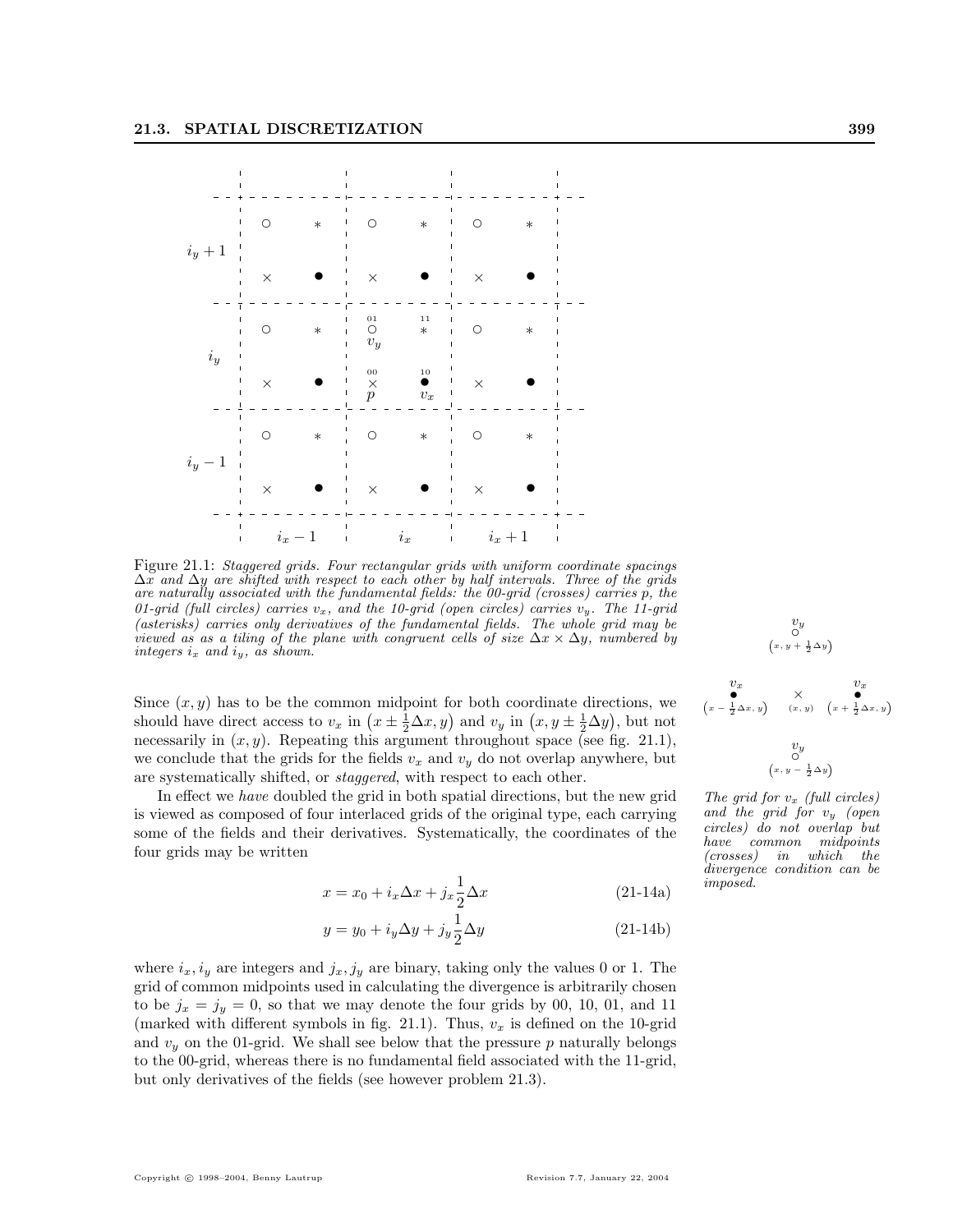

Figure 21.2: A double derivative is represented by the midpoint difference of the two neighboring single derivatives, themselves represented by midpoint differences. Conveniently, it ends up on the same grid as the field itself.

The four staggered grids create a tiling of the plane with rectangular cells numbered by  $i_x$  and  $i_y$ , each cell containing four grid points numbered by  $j_x$ and  $j_y$ . Generalization of this scheme to three dimensions is straightforward, though harder to visualize. In three dimensions there will be eight staggered grids characterized by three integers and three binary variables.

### Double differences

A double derivative, say  $\nabla_x^2$ , is particularly simple when represented by midpoint differences. Combining the two levels of midpoint differencing we obtain (see fig. 21.2)

$$
\widehat{\nabla}_x^2 f(x) = \frac{f(x + \Delta x) + f(x - \Delta x) - 2f(x)}{\Delta x^2},
$$
\n(21-15)

and because of the symmetry in  $\Delta x$  the errors are of second order only. Geometrically the two levels of midpoint differences bring the double derivative back to the point it 'originated in', so that both  $\hat{\nabla}_x^2 v_x$  and  $\hat{\nabla}_y^2 v_x$  belong to the same grid as  $v_x$  (*i.e.* 10).

### Discretized equations of motion

The local acceleration fields  $F_x$  and  $F_y$  should be discretized on the same grids as  $v_x$  and  $v_y$  (*i.e.* on 10 and 01) for the equations of motion (21-9) to be fulfilled with fields and derivatives calculated in the same point.

The double derivatives in the viscous terms present in this respect no problems, and neither does the gravitational acceleration nor the pressure gradient which automatically ends up on the right grids. In the inertial term,  $-v_x \nabla_x v_x$ , there is the problem that  $\nabla_x v_x$  belongs to the 00-grid and not to the 10-grid as we would like it to. In order to keep errors to second order one must form the average of  $\hat{\nabla}_x v_x$  over the two neighboring 00-values. Similarly, in the inertial term,  $-v_y\nabla_yv_x$ , the derivative  $\nabla_yv_x$  is naturally found on the 11-grid, it must also be averaged over the two nearest neighbors to get its 10-value. The worst case is  $v_y$  for which the value on the 10-grid is obtained as the average over the four nearest neighbors on the 01-grid.

$$
\begin{array}{ccc}\nv_y & \nabla_y v_x & v_y \\
\circ & * & \circ \\
\nabla_x v_x & v_x & \nabla_x v_x \\
\vee & * & \times \\
v_y & \nabla_y v_x & v_y \\
\circ & * & \circ\n\end{array}
$$

The differences  $\hat{\nabla}_x v_x$  and  $\nabla_y v_x$  in a 10-point (filled circle) may be found as averages of the neighboring values on the 00 and 11 grids, respectively marked by crosses and asterisks. The value of  $v_y$  on the 10-grid is obtained by averaging over all four nearest neighbors on the 01-grid (open circle).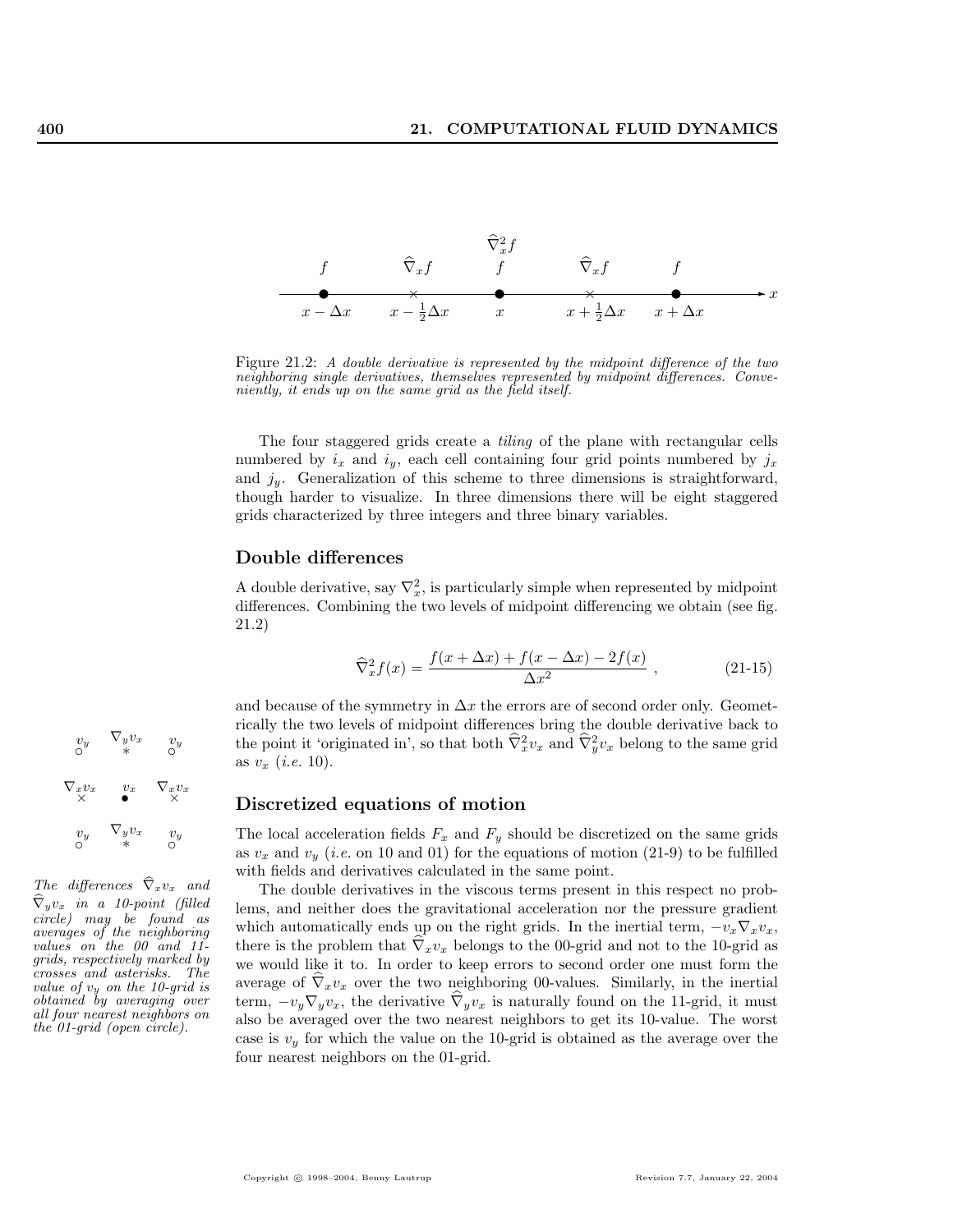Marking the averaged quantities with brackets we may write the discretized acceleration fields in the form (see problem 21.4 for the explicit expressions)

$$
F_x = -v_x \left\langle \widehat{\nabla}_x v_x \right\rangle - \left\langle v_y \right\rangle \left\langle \widehat{\nabla}_y v_x \right\rangle + \nu \left( \widehat{\nabla}_x^2 + \widehat{\nabla}_y^2 \right) v_x + g_x , \qquad (21-16a)
$$

$$
F_y = -\langle v_x \rangle \langle \hat{\nabla}_x v_y \rangle - v_y \langle \hat{\nabla}_y v_y \rangle + \nu \left( \hat{\nabla}_x^2 + \hat{\nabla}_y^2 \right) v_y + g_y . \tag{21-16b}
$$

It must be remarked that there is more than one way of calculating the inertial terms, even if errors are required to be of second order only.

Finally, the discretized equations of motion (21-5) become

$$
v_x(x, y, t + \Delta t) = v_x(x, y, t) + (F_x(x, y, t) - \widehat{\nabla}_x \widetilde{p}(x, y, t)) \Delta t,
$$
 (21-17a)

$$
v_y(x, y, t + \Delta t) = v_y(x, y, t) + (F_y(x, y, t) - \widehat{\nabla}_y \widetilde{p}(x, y, t)) \Delta t,
$$
 (21-17b)

to be evaluated on the 10 and 01-grids, respectively.

### Solving the discrete Poisson equation

During an iteration cycle the accelerations (21-16) are calculated from the current values of the discrete fields at time  $t$ , and afterwards the corresponding pressure at time  $t$  is calculated by solving the discretized version of the Poisson equation  $(21-6),$ 

$$
\left(\widehat{\nabla}_x^2 + \widehat{\nabla}_y^2\right)\widetilde{p} = \widehat{\nabla}_x F_x + \widehat{\nabla}_y F_y + \frac{\widehat{\nabla}_x v_x + \widehat{\nabla}_y v_y}{\Delta t} \ . \tag{21-18}
$$

The solution to this equation may be found by means of relaxation methods, for example gradient descent (see section 14.1 on page 224), in which the pressure  $\tilde{p}(x, y, t)$  undergoes successive changes of the form

$$
\delta \widetilde{p} = \epsilon \left( \left( \widehat{\nabla}_x^2 + \widehat{\nabla}_y^2 \right) \widetilde{p} - s \right) , \qquad (21-19)
$$

where  $\epsilon > 0$  the step size and  $s(x, y, t)$  is the source (the right hand side of (21-18)). The relaxation algorithm converges towards a solution to  $\nabla^2 \tilde{p} = s$  for sufficiently small  $\epsilon$  because it descends along the steepest downwards gradient towards the unique minimum of a quadratic 'energy'-function (see problem 21.2).

Denoting the *n*'th approximation to the solution by  $\widetilde{p}_n(x, y, t)$  and replacing the derivatives by differences, the discretized relaxation process may be written explicitly as

$$
\widetilde{p}_{n+1}(x,y,t) = \widetilde{p}_n(x,y,t) + \epsilon \left( \left( \widehat{\nabla}_x^2 + \widehat{\nabla}_y^2 \right) \widetilde{p}_n(x,y,t) - s(x,y,t) \right) \ . \tag{21-20}
$$

Starting with some field configuration  $\widetilde{p}_0(x, y, t)$  and imposing boundary conditions after each step, this process will eventually lead to the desired solution,  $\tilde{p}(x, y, t)$ . The problem is, however, that simple gradient descent is slow, too slow in fact to be applied inside every time step. Conjugate gradient descent [35, p.

Copyright © 1998–2004, Benny Lautrup Revision 7.7, January 22, 2004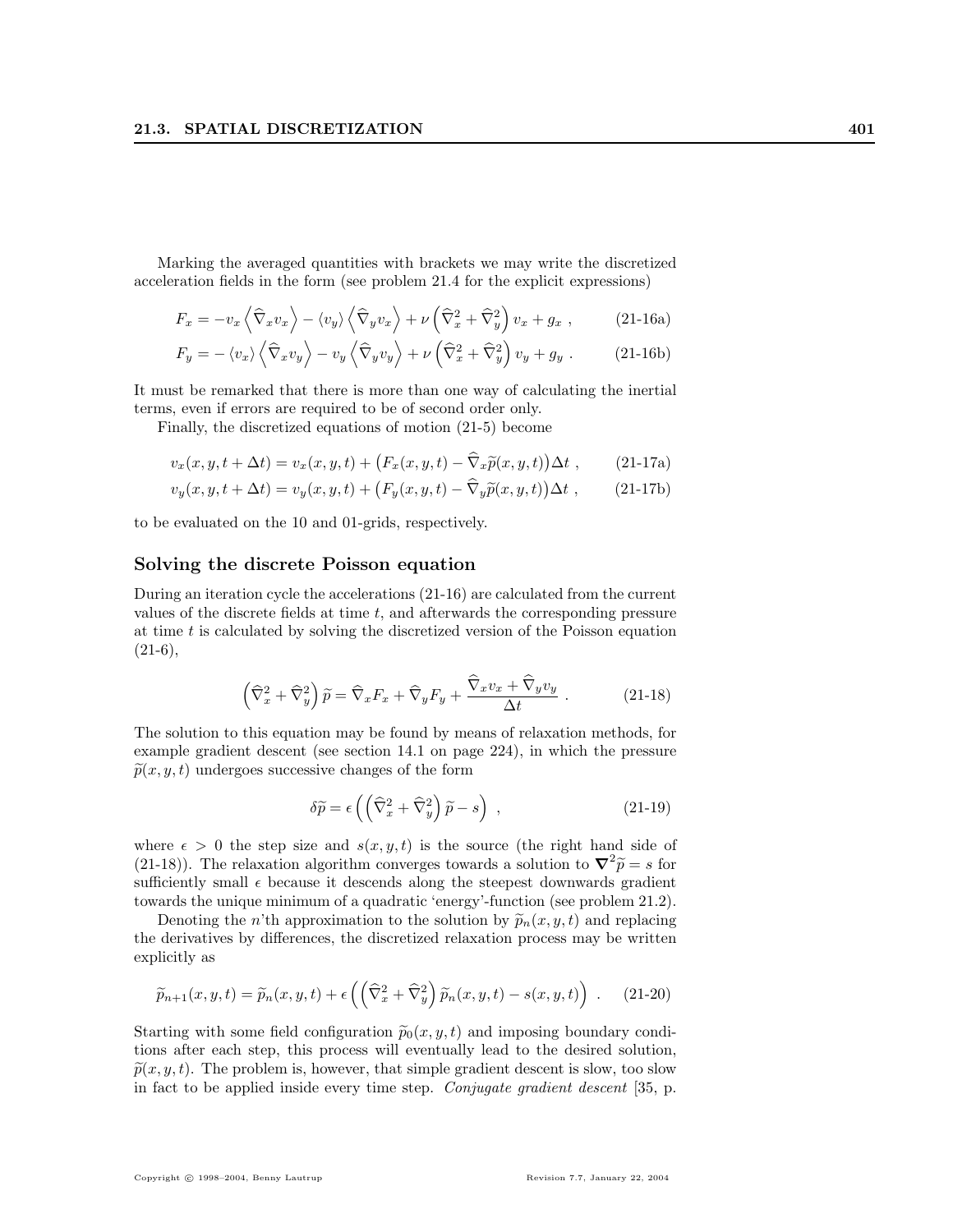420] offers considerable speed-up by calculating the optimal step-size directly, but as it turns out there are still faster methods.

From the double difference operator (21-15) we see that the coefficient of  $\widetilde{p}_n$  in  $(21-20)$  is  $1-2\epsilon(1/\Delta x^2+1/\Delta y^2)$ , and this suggests the following reparametrization of the step-size

$$
\epsilon = \frac{\omega}{2} \left( \frac{1}{\Delta x^2} + \frac{1}{\Delta y^2} \right)^{-1} , \qquad (21-21)
$$

where  $\omega$  is the dimensionless *convergence parameter*. This choice allows a precise definition of what is meant by *underrelaxation* ( $\omega$  < 1) and *overrelaxation* ( $\omega$ ) 1). Straightforward gradient descent, in which the new field  $(\widetilde{p}_{n+1})$  is calculated all over the grid before replacing the old  $(\widetilde{p}_n)$ , only converges when underrelaxed.

In successive overrelaxation or SOR (see [39, p. 231] and [38, p. 35]), the new value  $\widetilde{p}_{n+1}(x, y, t)$  in a grid point replaces the old value  $\widetilde{p}_n(x, y, t)$  as soon as it is calculated during a sweep of the grid. The method converges for  $1 < \omega < 2$ and in practice the best value for  $\omega$  may be located by trial-and-error, usually not far below the upper limit, say  $\omega = 1.7 - 1.9$ . Since this algorithm sweeps sequentially through the grid, one should be aware that it may create small asymmetry errors in an otherwise symmetric situation. But fast it is, on small grids often converging in just a few iterations, after an initial phase has passed.

# 21.4 Channel entrance flow

A simple and — from the look of it — well-behaved problem concerns the steady flow pattern in a pipe or channel of width  $d$  in the vicinity of the entrance. Directly at the entrance, the flow is thought to be uniform with a flat velocity distribution which downstream smoothly turns into the characteristic parabolic Poiseuille shape. The typical distance for this to happen is the so-called *entrance*  $length, L'.$ 

Momentum diffusion due to viscosity (page 333) tends to iron out all velocity gradients unless they are maintained by external forces. Near the entrance to the channel where the fluid speed is uniformly  $U$ , the velocity gradients and stresses on the sides are very large but soften progressively as the fluid moves downstream. The action of viscosity slows the fluid down near the sides of the channel, and since the volume flux must be the same everywhere in the channel, it has to speed up in the center.

### Estimates

We have previously seen (page 333) that the diffusive momentum spread in a time interval t has a typical (90%) range of  $\delta \approx 3\sqrt{\nu t}$  and reaches the middle of time interval t has a typical (90%) range of  $\delta \approx 3\sqrt{\nu t}$  and reaches the middle of the channel from both sides for  $3\sqrt{\nu t} \approx d/2$ , or  $t \approx 0.03 d^2/\nu$ . Multiplying with the velocity U we obtain an estimate for the entrance length,  $L' \approx 0.03 U d^2/\nu$ ,



Sketch of the expected shape of the velocity profile at various distances downstream from the entrance.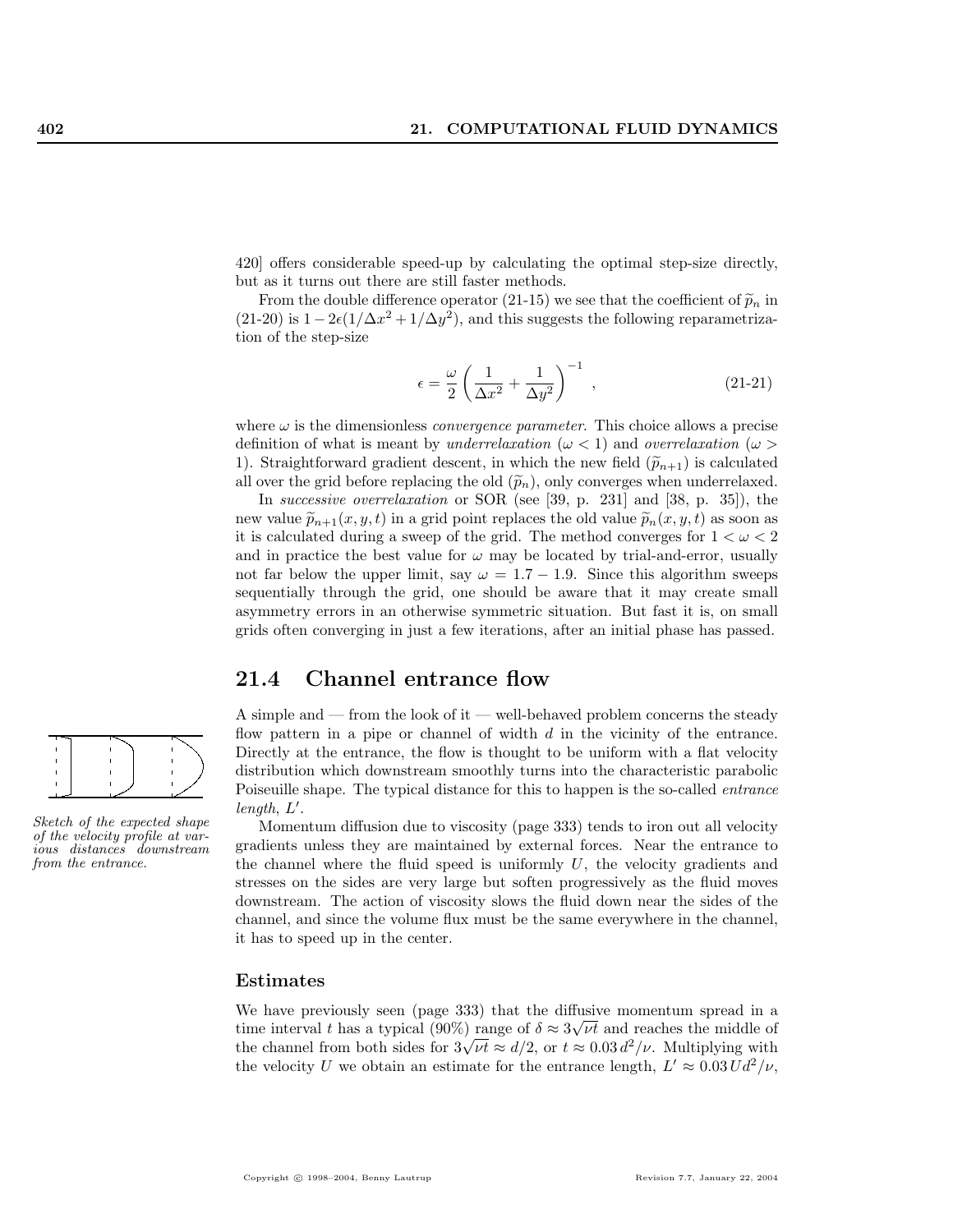and introducing the Reynolds number  $\text{Re} = U d/\nu$ , we get

$$
\frac{L'}{d} \approx k \text{ Re }, \qquad (21-22)
$$

with  $k \approx 0.03$ . For Re  $\approx 100$  which is squarely in the laminar region, the entrance length is thus estimated to be about 3 times the channel width, and about 60 times for Re  $\approx 2000$ . In the turbulent regime the entrance length on the contrary decreases with growing Reynolds number (as  $\text{Re}^{-1/4}$ ) [?]. The influence of the entrance is always expected to be noticeable at least for a length of the same size as the channel width  $d$ . For smaller values of the Reynolds number, say for kRe  $\leq 1$ , we consequently expect that  $L'/d$  becomes a fixed constant, independent of the Reynolds number.

In the present numerical simulation we shall attempt to verify the linear growth with Reynolds number in the laminar regime and determine the magnitude of the coefficient k as well as the constant value of  $L'/d$  for  $k \text{ Re } \leq 1$ .

### Boundary conditions

For simplicity we shall only consider a channel between parallel plates, so that we may apply the two-dimensional formalism of the preceding section. At the western entrance to the channel,  $x = 0$ , the velocity field is uniform  $v_x = U$  with no cross flow,  $v_y = 0$ . The exit flow at  $x = L$  is determined by the dynamics, and we shall just assume that the flow has stabilized in this region with longitudinally constant velocities,  $\nabla_x v_x = \nabla_x v_y = 0$ , as in ideal Poiseuille flow. On the impermeable southern and northern walls of the channel we must of course have  $v_y = 0$ , together with the no-slip condition,  $v_x = 0$ . In velocity-driven flow, the boundary conditions on pressure follow from the velocity conditions, and will be discussed below.

### Initial data

The equations of motion must be supplied with initial data that fulfill the spatial boundary conditions and the condition of vanishing divergence. This is not nearly as simple as it sounds, even if there is great freedom in the choice of initial data and even if the final steady state is supposed to be independent of this choice. The problem becomes particularly acute if the boundaries are of irregular shape which they will always be in any realistic fluid flow problem.

Here we shall choose the initial velocity and pressure fields (at  $t = 0$ ) to be

$$
v_x = U , \quad v_y = 0 , \quad \tilde{p} = 0
$$
\n
$$
(21-23)
$$

everywhere inside the channel. This certainly fulfills the divergence condition, but has a discontinuous jump on the sides of the channel due to the no-slip boundary conditions. The initial fields also fulfill the Poisson equation for pressure (21-6).

$$
v_x = v_y = 0
$$
  

$$
v_x = U_1'
$$
  

$$
v_y = 0
$$
  

$$
v_x = v_y = 0
$$
  

$$
v_x = v_y = 0
$$

Boundary conditions for channel flow.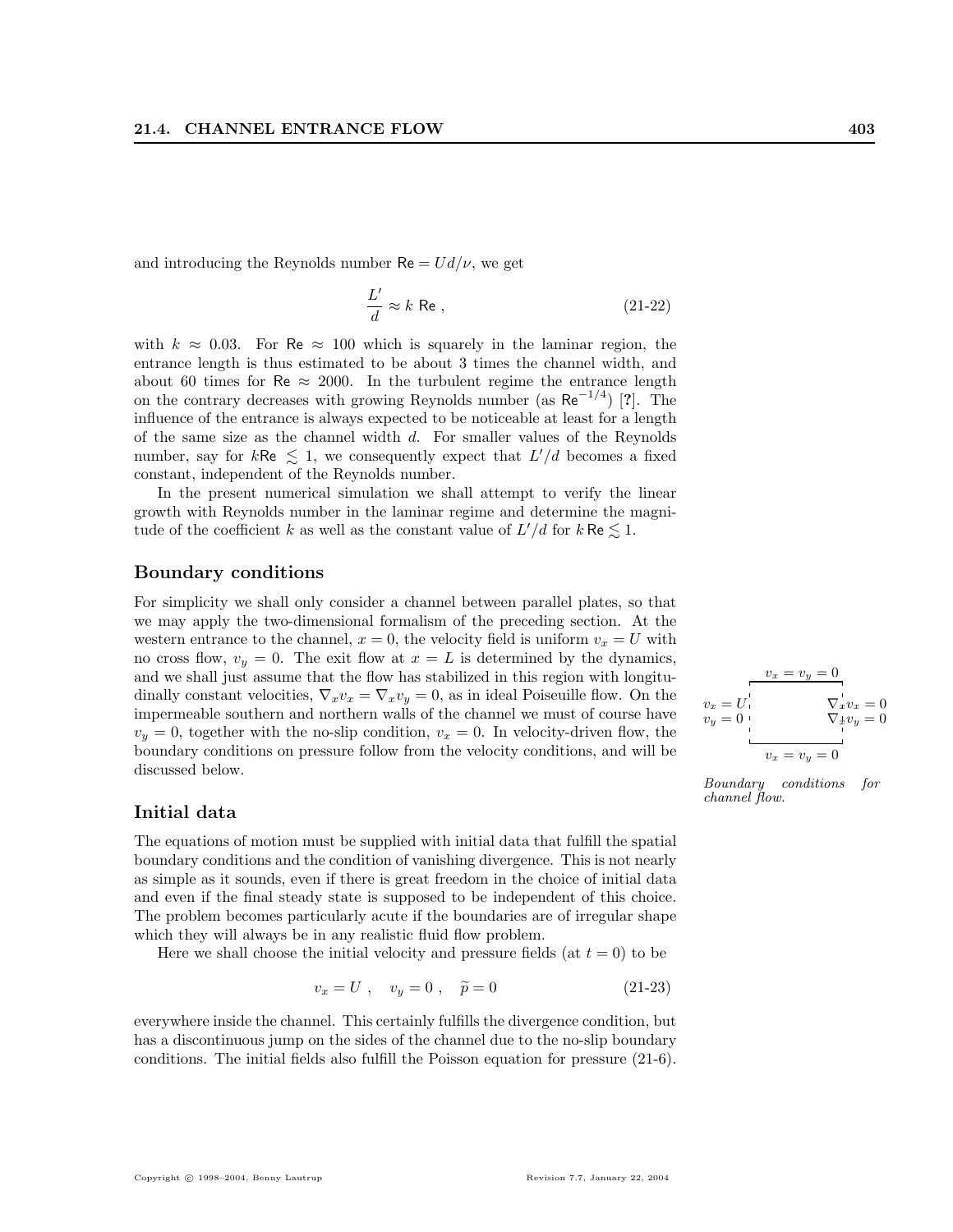

Figure 21.3: A rectangular region (fully drawn) is discretized using staggered grids, here with  $N_x = 5$  and  $N_y = 3$ . Boundary conditions necessitate one layer of data outside the region on all sides, requiring  $7 \times 5$  basic cells. The velocity  $v_x$  is defined on the 10-points (filled circles),  $v_y$  on the 01-points (open circles) and the pressure  $\tilde{p}$  on the 00-points (crosses).

### The grid

The rectangular region of size  $L \times d$  is discretized using staggered grids with coordinate intervals  $\Delta x = L/N_x$  and  $\Delta y = d/N_y$ , where  $N_x$  and  $N_y$  are integers. This requires an array of  $(N_x + 2) \times (N_y + 2)$  basic cells to cover the region of interest. In a computer program, any field value belonging to a basic cell is represented by an array,  $f(x, y) \leftrightarrow f[i_x, i_y]$ , indexed by the cell indices. At the 'eastern' and 'northern' borders only half the cell data is needed, as indicated in fig. 21.3.

The discrete boundary conditions have to reflect that not all field values are known precisely on the border. At the entrance, the  $v_x$ -condition remains  $v_x = U$  because this field is known on the border, but the  $v_y$ -condition must be implemented as  $\langle v_y \rangle = 0$ , where the average is over the nearest points on both sides of the border. On the northern and southern walls, the roles are reversed, and we have  $\langle v_x \rangle = 0$  and  $v_y = 0$ . At the eastern exit, the condition  $\nabla_x v_y = 0$ become  $\nabla_x v_y = 0$ . Since there is no data on  $v_x$  east of the border, the condition  $\hat{\nabla}_x v_x = 0$  can only be approximatively implemented as a backwards difference,  $\widehat{\nabla}^-_x v_x = 0.$ 

General theory of the Poisson equation tells us that we either need to know the pressure itself or its normal derivative on the boundary. Since at all times  $v_x = U$  on the western border, the time-step equation (21-17) implies that  $\nabla_x \tilde{p} =$  $F_x$ . The value of  $F_x$  on the western boundary (obtained from (21-16)) requires knowledge of  $v_x$  further to the west, data that is not available on the grid. As it turns out, we do in fact not need to know  $F_x$  on the border. To see this, the



On the western boundary the value of the velocity  $v_x$  may<br>be implemented directly,  $be$  implemented whereas the boundary value of the velocity  $v_y$  is calculated as an average over the two nearest neighbors on both sides.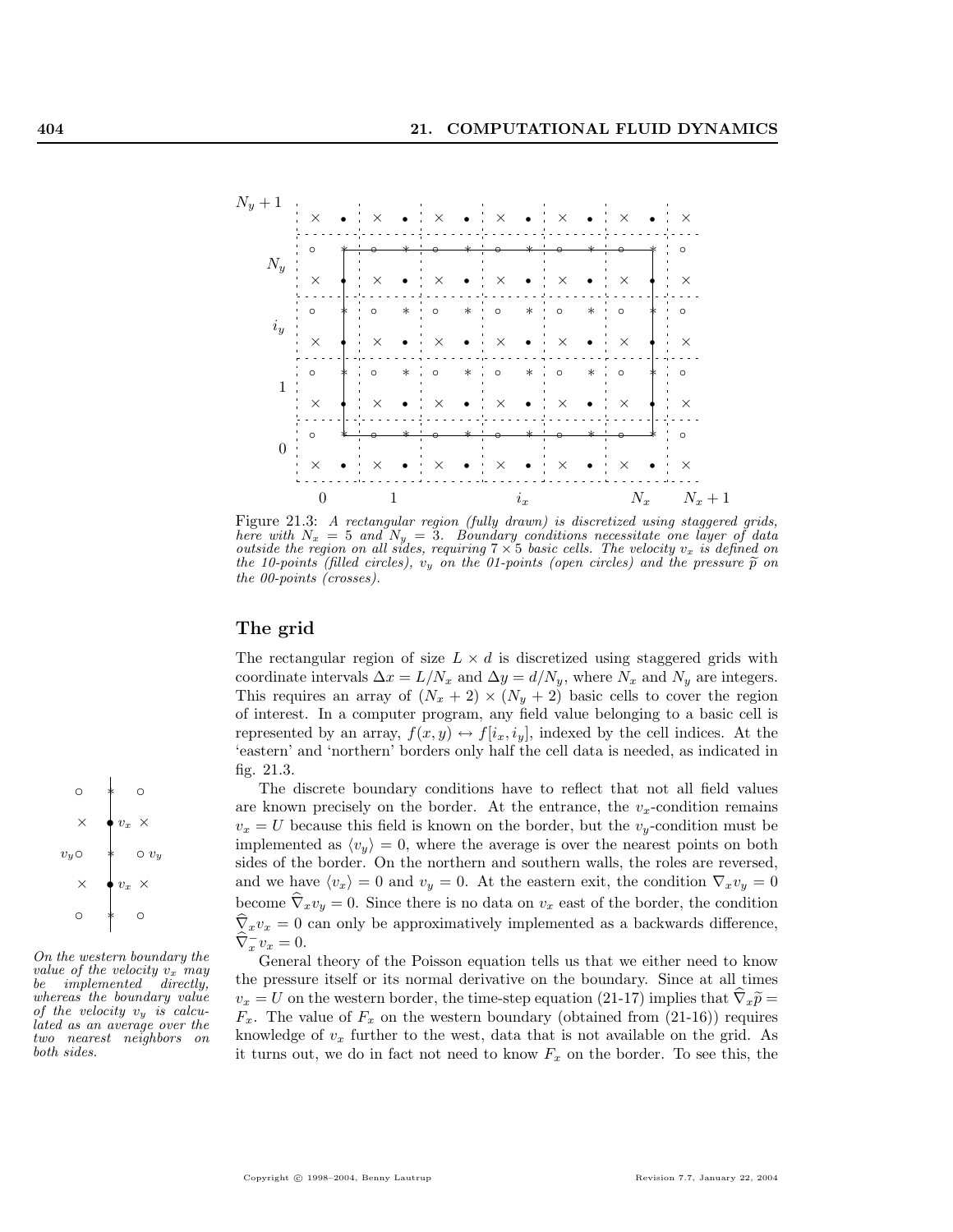discretized Poisson equation (21-18) is written as

$$
\widehat{\nabla}_x \left( \widehat{\nabla}_x \widetilde{p} - F_x \right) + \widehat{\nabla}_y \left( \widehat{\nabla}_y \widetilde{p} - F_y \right) = \frac{\widehat{\nabla}_x v_x + \widehat{\nabla}_y v_y}{\Delta t} . \tag{21-24}
$$

Since  $\hat{\nabla}_x \tilde{p} = F_x$  on the border, the boundary value of  $\hat{\nabla}_x \tilde{p} - F_x$  is always zero wherever it appears in the first term, independently of the boundary value of  $F_x$ . Thus, the value of  $F_x$  at the fluid inlet never appears in the Poisson equation and has therefore no influence on the solution. In practice, it is convenient to choose the boundary value  $F_x = 0$ , and correspondingly  $\nabla_x \widetilde{p} = 0$ .

On the solid walls  $y = 0, d$ , similar arguments lead to  $\nabla_y \tilde{p} = 0$ . Finally, at  $x = L$  we only know that  $\hat{\nabla}_x v_x = 0$  and consequently  $\hat{\nabla}_x^2 \tilde{p} = \hat{\nabla}_x F_x$  from the equation of motion (21-17). Again it follows from analysis of the Poisson equation that the actual boundary value of  $F_x$  cannot influence the solution. In this case one may either choose the pressure to be constant,  $\langle \tilde{p} \rangle = 0$ , or better require  $F_x = 0$  and  $\hat{\nabla}_x \tilde{p} = 0$  at the exit.

Summarizing, the discrete boundary conditions are taken to be

$$
v_x = U , \qquad \langle v_y \rangle = 0 , \qquad \widehat{\nabla}_x \widetilde{p} = 0 , \qquad \text{for } x = 0 , \qquad (21-25a)
$$

$$
\widehat{\nabla}_x v_x = 0 , \qquad \widehat{\nabla}_x v_y = 0 , \qquad \widehat{\nabla}_x \widetilde{p} = 0 , \qquad \text{for } x = L , \qquad (21-25b)
$$

$$
\langle v_x \rangle = 0 , \qquad v_y = 0 , \qquad \widehat{\nabla}_y \widetilde{p} = 0 , \qquad \text{for } y = 0, d . \qquad (21-25c)
$$

In the second line the difference  $\hat{\nabla}_x v_x$  actually belongs to the points inside the channel with  $x = L - \Delta x/2$ .

### Monitoring the process

The most important quantity to monitor is the divergence which ideally should vanish. A convenient parameter is

$$
\chi = \sqrt{\frac{\sum (\widehat{\nabla}_x v_x + \widehat{\nabla}_y v_y)^2}{\sum (\widehat{\nabla}_x v_x)^2 + (\widehat{\nabla}_y v_y)^2}}
$$
(21-26)

where the sum runs over all internal grid points. It is dimensionless, independent of the grid for  $N_x, N_y \to \infty$ , and measures how well the two differences cancel each other in the divergence.

The convergence of the Poisson relaxation process (21-20) may be monitored by a similar parameter

$$
\chi' = \Delta t \sqrt{\frac{\sum ((\widehat{\nabla}_x^2 + \widehat{\nabla}_y^2)\widetilde{p} - s)^2}{\sum (\widehat{\nabla}_x v_x)^2 + (\widehat{\nabla}_y v_y)^2}},
$$
\n(21-27)

because this quantity is a dimensionless estimate of the average of the future divergence,  $\nabla \cdot \mathbf{v}(t + \Delta t) = -(\nabla^2 \widetilde{p} - s)\Delta t$ .



s

 $\times$   $\bullet$   $F_{-}\times$ 

 $\widetilde{p} \times \quad \bullet_{F_x} \times \widetilde{p}$ 

∗

∗

s

×

❝

❝

×

❝

❝

 $by F_x$ .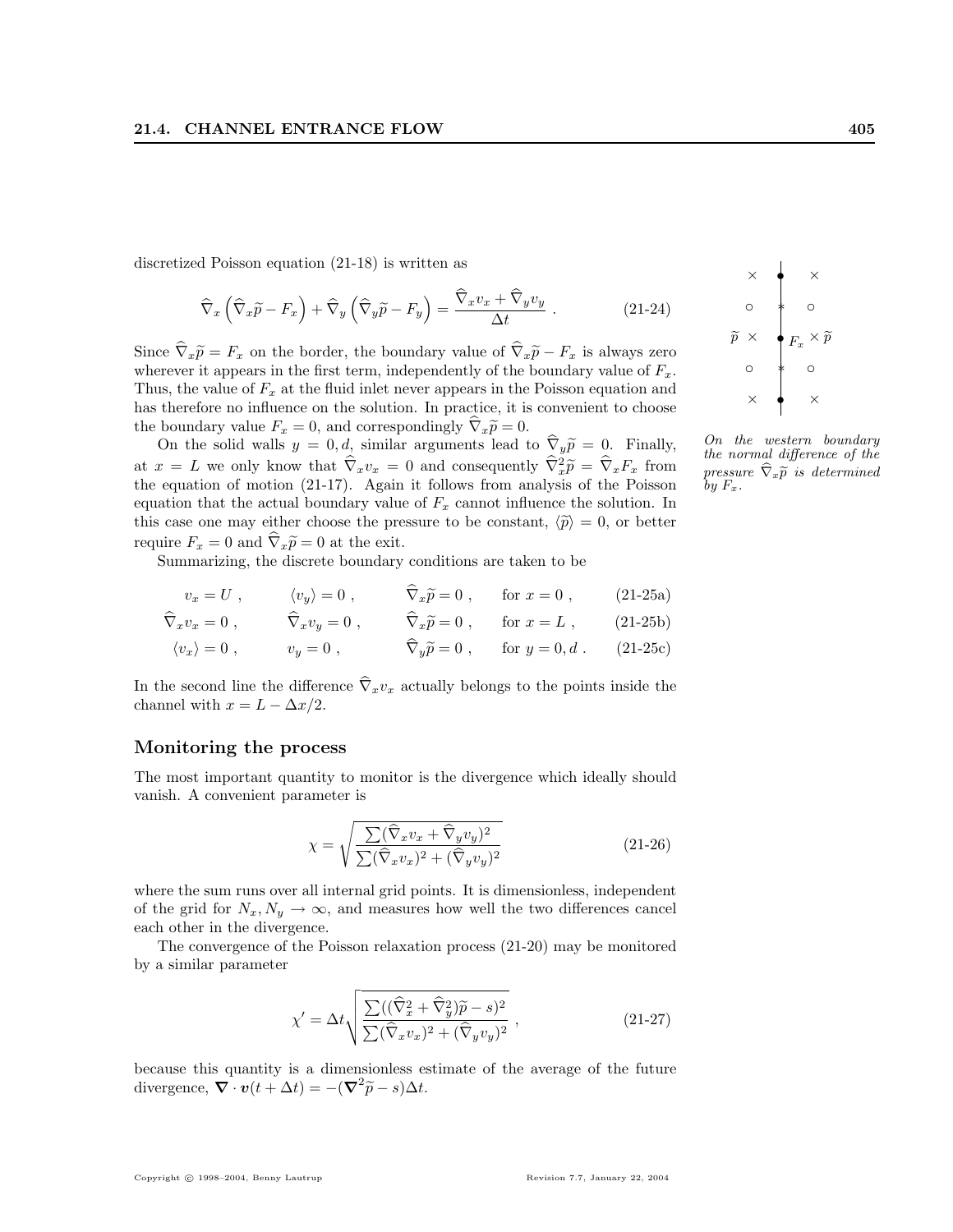### Iteration cycle

The grid arrays for all the fields,  $v_x[i_x, i_y]$ ,  $v_y[i_x, i_y]$ ,  $\tilde{p}[i_x, i_y]$ ,  $F_x[i_x, i_y]$ , and  $F_y[i_x, i_y]$  are first cleared to zero, and then the velocity is initialized to  $v_x[i_x, i_y] =$ U for  $i_x = 0, ..., N_x$  and  $i_y = 1, ..., N_y$ .

Assuming that we have obtained a current set of discrete fields at time  $t$ , the following iteration cycle produces a new set of fields at  $t + \Delta t$ :

- 1. Calculate the new velocities  $v_x$  and  $v_y$  at time  $t + \Delta t$  from (21-17) in all internal points  $(i.e.$  not on the boundary). Explicitly the internal grid points are given by  $i_x = 1, \ldots, N_x - 1$  and  $i_y = 1, \ldots, N_y$  for  $v_x$ , and  $i_x = 1, ..., N_x$  and  $i_y = 1, ..., N_y - 1$  for  $v_y$ .
- 2. Use the boundary conditions (21-25) to determine boundary values of the velocities. Explicitly they become

$$
v_x[0, i_y] = U , \t v_x[N_x, i_y] = v_x[N_x - 1, i_y] , \t i_y = 1, ..., N_y \n v_y[0, i_y] = -v_y[1, i_y] , \t v_y[N_x + 1, i_y] = v_y[N_x, i_y] , \t i_y = 1, ..., N_y - 1 \n v_x[i_x, 0] = -v_x[i_x, 1] , \t v_x[i_x, N_y + 1] = -v_x[i_x, N_y] , \t i_x = 0, ..., N_x \n v_y[i_x, 0] = 0 , \t v_y[i_x, N_y] = 0 , \t i_x = 0, ..., N_x + 1
$$

Notice the care that is necessary in the specifications of index ranges.

- 3. Calculate the new acceleration fields,  $F_x$  and  $F_y$ , in all internal points (with the same index ranges as for the velocities) from (21-16) using the new velocity fields. The boundary values of the accelerations remain zero.
- 4. Calculate the source of the Poisson equation (21-18) from the new fields in all internal points.
- 5. Solve the Poisson equation iteratively by means of the following subcycle
	- (a) Apply the boundary conditions to the pressure. Explicitly they are

$$
\widetilde{p}[0, i_y] = \widetilde{p}[1, i_y], \quad \widetilde{p}[N_x + 1, i_y] = \widetilde{p}[N_x, i_y], \quad i_y = 1, \dots, N_y
$$
  

$$
\widetilde{p}[i_x, 0] = \widetilde{p}[i_x, 1], \quad \widetilde{p}[i_x, N_y + 1] = \widetilde{p}[i_x, N_y], \quad i_x = 0, \dots, N_x + 1
$$

- (b) Calculate the new pressure in all internal points using successive overrelaxation (SOR).
- (c) Repeat until the desired precision  $(\chi')$  or the iteration limit are reached.
- 6. Repeat until the required time or iteration limits are reached.

At chosen intervals the grid arrays may be displayed graphically or written out to a file for later treatment.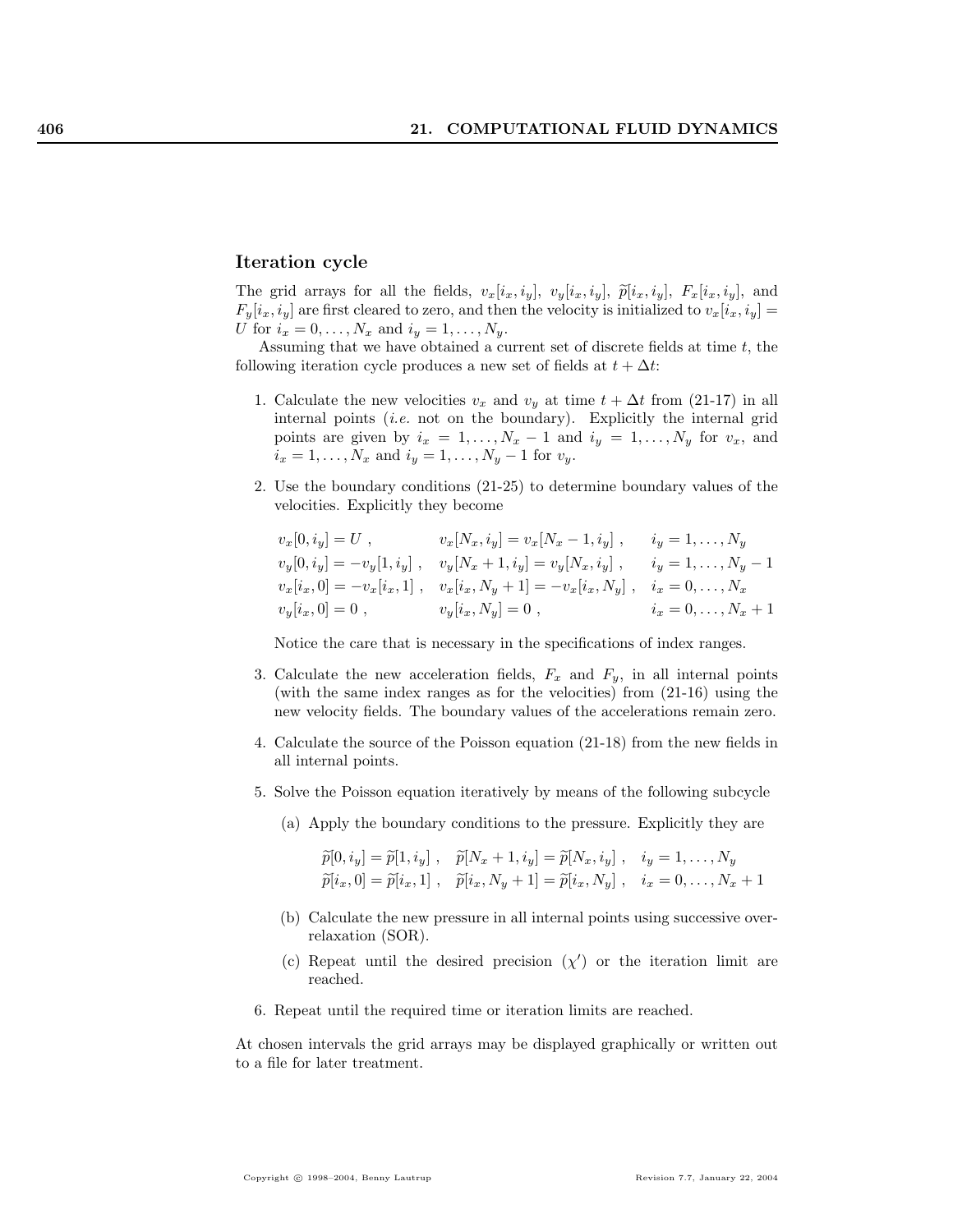

Figure 21.4: Transformation of the steady velocity profile from the initial square shape to the parabolic Poiseuille shape (dashed) downstream from the entrance. The Reynolds number is chosen to be  $\textsf{Re} = 100$ , the channel length  $\tilde{L} = 10$  and width  $d = 1$ , and the curves are separated by  $\Delta x = 1/N_x$  (with  $N_x = 40$ ) in the interval  $0 \le x \le L/2$ .

## Results

We shall fix the mass scale by choosing unit density  $\rho_0 = 1$ , the length scale by choosing unit plate distance  $d = 1$ , and the time scale by setting the entry velocity  $U = 1$ . With these units the only parameter left in the problem are the (now dimensionless) kinematic viscosity  $\nu$  and the (also dimensionless) length  $L$ of the channel. The Reynolds number is, for example, nothing but the reciprocal viscosity,  $Re = 1/\nu$ . Here we shall mainly present results for  $Re = 100$ . In view of the estimate  $(21-22)$  which predicts the entrance length to be 3 in this case, we choose  $L = 10$ . For  $\text{Re} \gtrsim 20$  the length is chosen to be  $L = \text{Re}/10$  whereas for  $\text{Re} \lesssim 20$  it is chosen to be  $L = 2$ , because the entrance length is expected to be constant. The grid dimensions are everywhere chosen to be  $N_x = N_y = 40$ .

In fig. 21.5 (left) the time evolution of the exit velocity is plotted together with the rise of the velocity in the channel. Allowing for maximally 100 SOR iterations, the process converges to  $\chi' = 1\%$  in about 50 time steps, corresponding to  $t = 0.3$ . It reaches 95% of the Poiseuille maximal velocity 1.5U in 400 time steps corresponding to  $t = 2.48$ . The same is the case for the downstream rise of the velocity (fig. 21.5 right) which reaches 95% of its maximum at  $x = 2.34$ . The downstream evolution of the velocity profile towards the parabolic Poiseuille shape is shown in fig. 21.4. In fig. 21.6 (left) the pressure in the middle of the channel is plotted as a function of  $x$ , and it also reaches the Poiseuille form with constant gradient for  $x \approx 2.5$ .

Finally, in fig. 21.6 (right) the entrance length, defined as the point where  $v<sub>x</sub>$  has reached 95% of maximum, has been plotted as a function of Reynolds number. It is remarkable that the same program with the identical convergence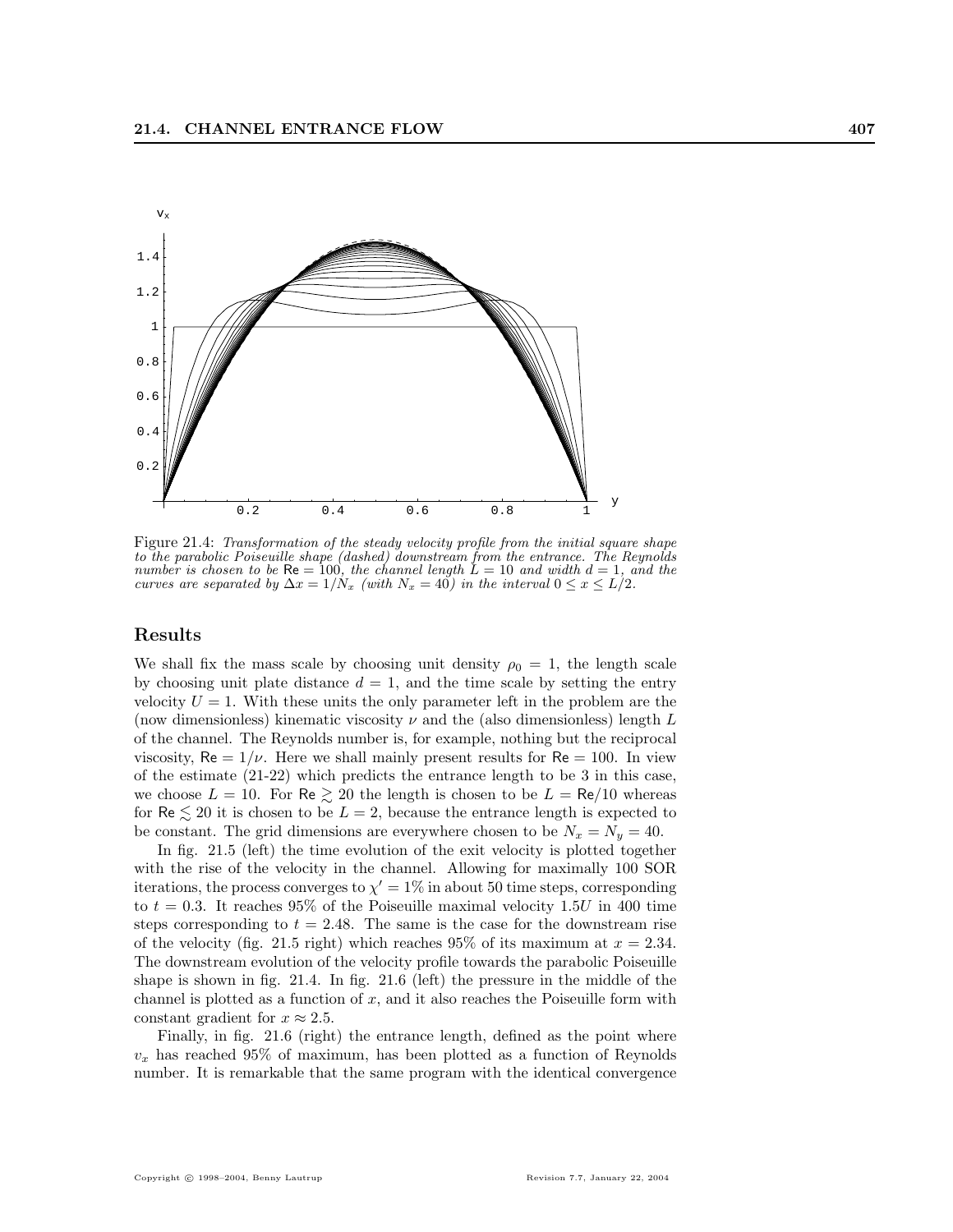

Figure 21.5: The graph on the left shows the rise of the exit velocity  $v_x(L, d/2, t)$  as a function of time, whereas the graph on the right shows the steady state velocity along the middle of the channel  $v_x(x, d/2)$  as a function of x. The Reynolds number is 100. Both curves approach the Poiseuille maximal velocity of 1.5 times the average velocity.

parameters covers a range of Reynolds numbers from nearly 0 to 5000. Below  $Re = 1$  the entrance length becomes constant,  $L' = 0.43d$ , and this makes sense because the influence of the entrance must always be noticeable at a distance compared to the channel width. At high Reynolds numbers (Re  $\geq$  200) the linearity of the estimate (21-22) is confirmed and we obtain  $k = 0.0197$  in good agreement with the rough estimate. There seems to be no sign of turbulence for Reynolds number between 2000 and 5000, but that could be due to the boundary conditions that impose too much smoothness of the velocity fields at the exit.



Figure 21.6: The pressure is shown on the left as a function of distance  $x$  from the entrance. Its gradient becomes constant at about  $x = 2.5$ . The (95%) entrance length is plotted as a function of Reynolds number on the right. The dashed line corresponds to  $L'/d = k$  Re with  $k = 0.0197$ . For Re  $\leq 10$  the curve approaches the constant value 0.43.